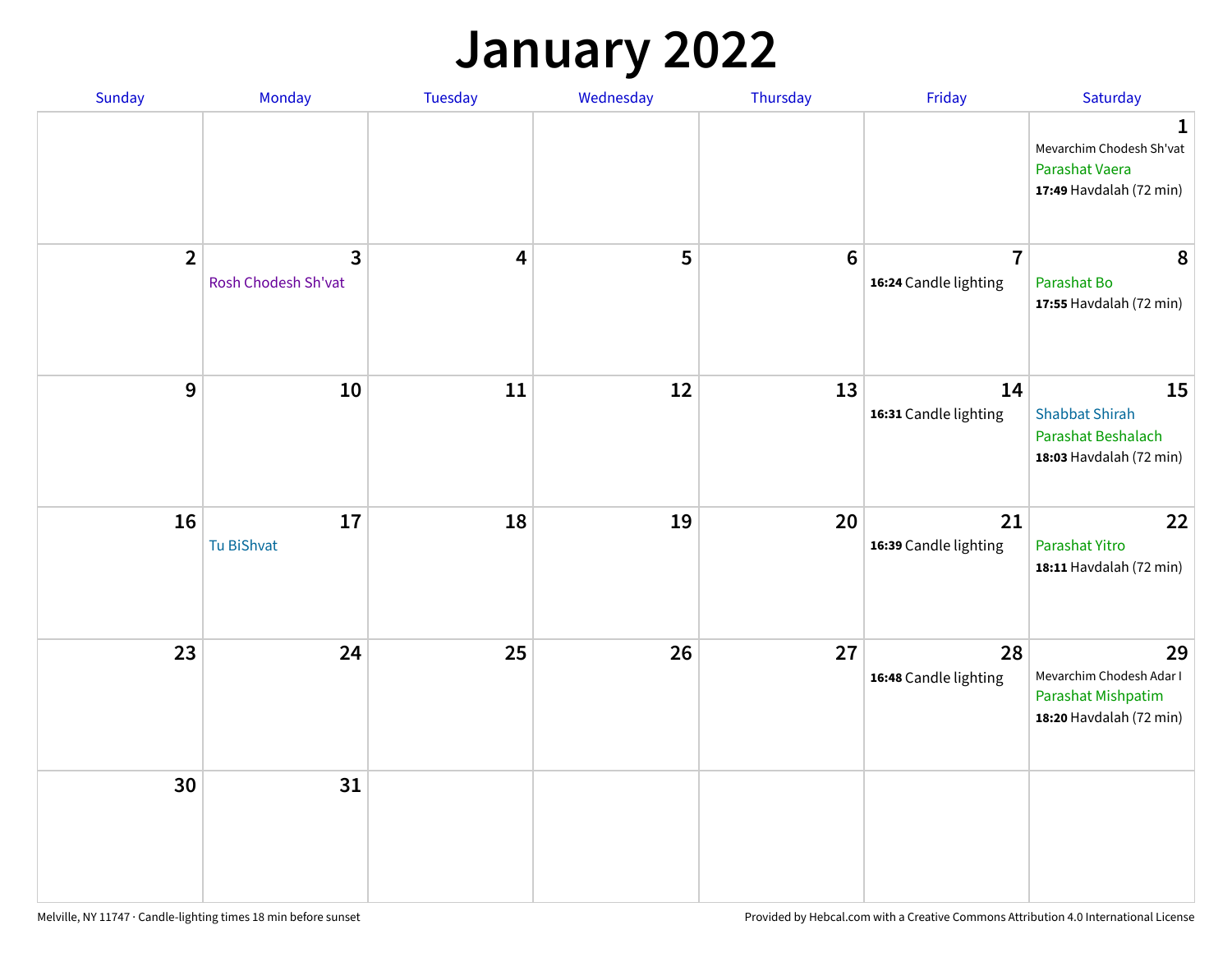# **February 2022**

| Sunday  | Monday                  | <b>Tuesday</b>                      | Wednesday                             | Thursday     | Friday                      | Saturday                                                                                                   |
|---------|-------------------------|-------------------------------------|---------------------------------------|--------------|-----------------------------|------------------------------------------------------------------------------------------------------------|
|         |                         | $\mathbf{1}$<br>Rosh Chodesh Adar I | $\overline{2}$<br>Rosh Chodesh Adar I | $\mathbf{3}$ | 4<br>16:56 Candle lighting  | 5<br>Parashat Terumah<br>18:28 Havdalah (72 min)                                                           |
| $\bf 6$ | $\overline{\mathbf{7}}$ | 8                                   | 9                                     | 10           | 11<br>17:05 Candle lighting | 12<br>Parashat Tetzaveh<br>18:37 Havdalah (72 min)                                                         |
| 13      | 14                      | 15<br><b>Purim Katan</b>            | 16                                    | 17           | 18<br>17:14 Candle lighting | 19<br>Parashat Ki Tisa<br>18:45 Havdalah (72 min)                                                          |
| 20      | 21                      | 22                                  | 23                                    | 24           | 25<br>17:22 Candle lighting | 26<br><b>Shabbat Shekalim</b><br>Mevarchim Chodesh Adar II<br>Parashat Vayakhel<br>18:53 Havdalah (72 min) |
| 27      | 28                      |                                     |                                       |              |                             |                                                                                                            |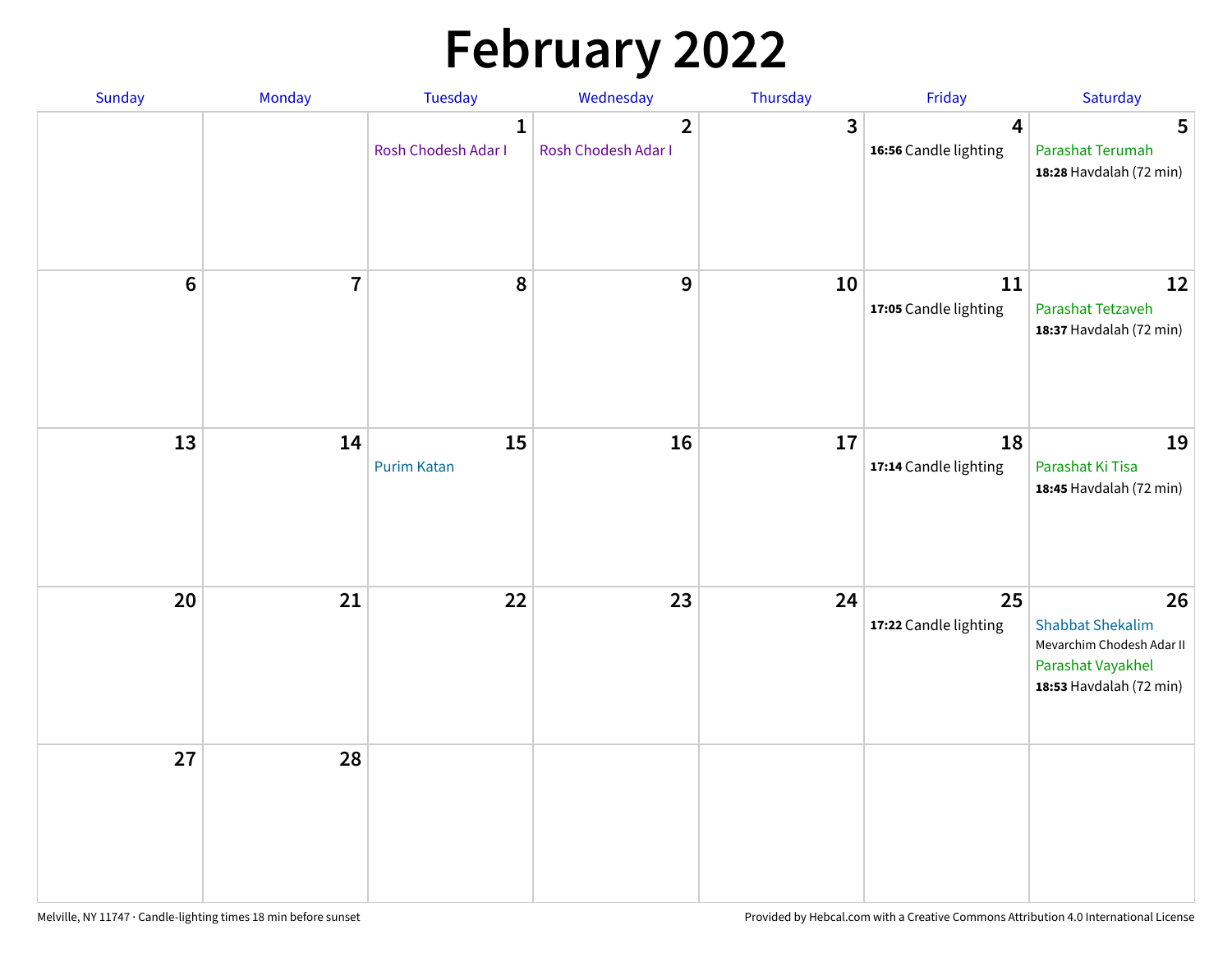## **March 2022**

| Sunday         | Monday         | <b>Tuesday</b> | Wednesday                                                                         | Thursday                  | Friday                                              | Saturday                                                                                            |
|----------------|----------------|----------------|-----------------------------------------------------------------------------------|---------------------------|-----------------------------------------------------|-----------------------------------------------------------------------------------------------------|
|                |                | $\mathbf{1}$   | $\overline{2}$                                                                    | 3<br>Rosh Chodesh Adar II | 4<br>Rosh Chodesh Adar II<br>17:30 Candle lighting  | 5<br>Parashat Pekudei<br>19:01 Havdalah (72 min)                                                    |
| $6\phantom{1}$ | $\overline{7}$ | 8              | 9                                                                                 | 10                        | 11<br>17:38 Candle lighting                         | 12<br><b>Shabbat Zachor</b><br>Parashat Vayikra<br>19:09 Havdalah (72 min)                          |
| 13             | 14             | 15             | 16<br>05:42 Fast begins<br>Ta'anit Esther<br>19:35 Fast ends<br><b>Erev Purim</b> | 17<br>Purim               | 18<br><b>Shushan Purim</b><br>18:45 Candle lighting | 19<br>Parashat Tzav<br>20:17 Havdalah (72 min)                                                      |
| 20             | 21             | 22             | 23                                                                                | 24                        | 25<br>18:53 Candle lighting                         | 26<br><b>Shabbat Parah</b><br>Mevarchim Chodesh Nisan<br>Parashat Shmini<br>20:24 Havdalah (72 min) |
| 27             | 28             | 29             | 30                                                                                | 31                        |                                                     |                                                                                                     |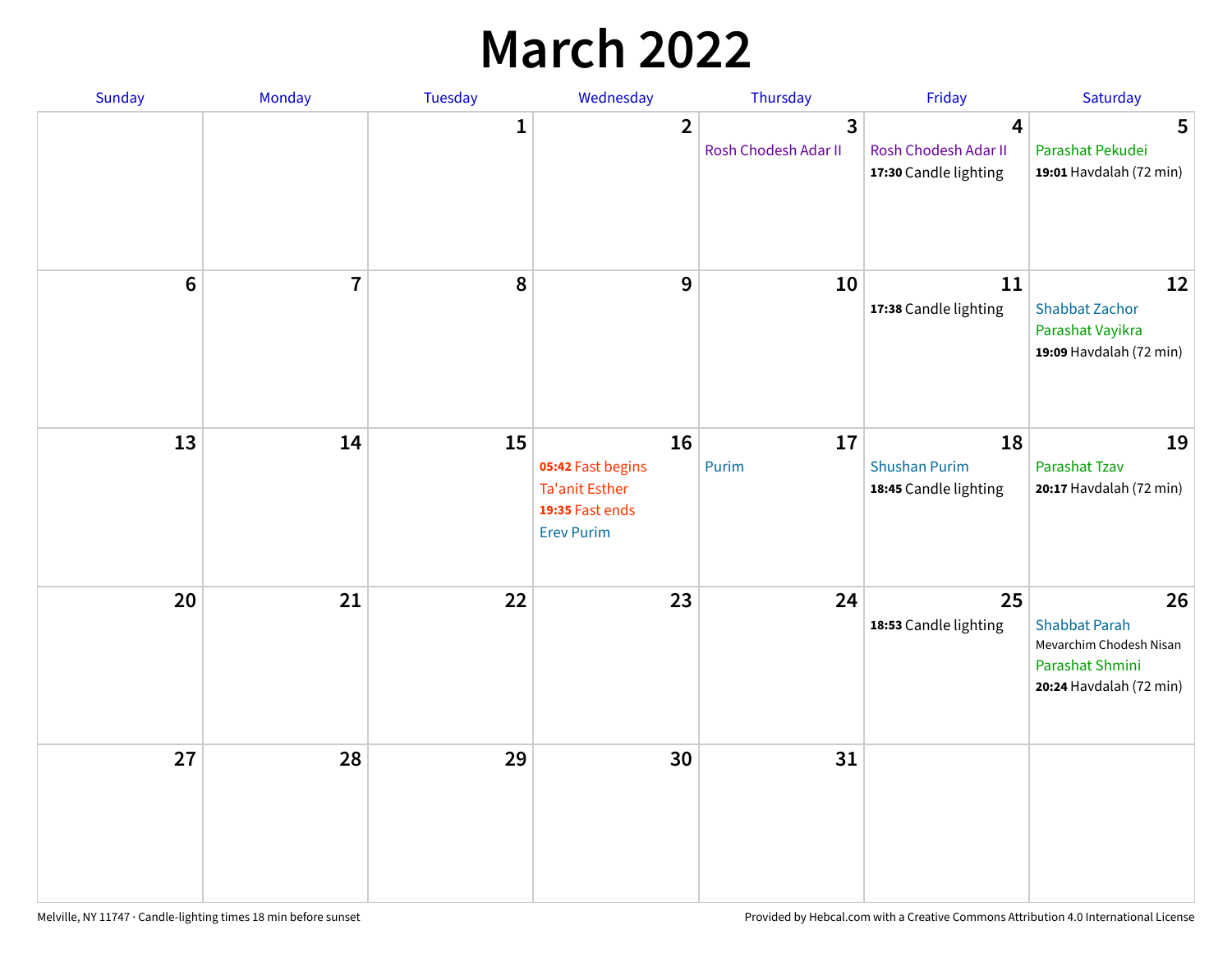## **April 2022**

| <b>Sunday</b>                                     | Monday                  | <b>Tuesday</b>         | Wednesday             | Thursday                                        | Friday                                                                                            | Saturday                                                                                                                     |
|---------------------------------------------------|-------------------------|------------------------|-----------------------|-------------------------------------------------|---------------------------------------------------------------------------------------------------|------------------------------------------------------------------------------------------------------------------------------|
|                                                   |                         |                        |                       |                                                 | 1<br>19:00 Candle lighting                                                                        | $\overline{2}$<br><b>Shabbat HaChodesh</b><br><b>Rosh Chodesh Nisan</b><br><b>Parashat Tazria</b><br>20:32 Havdalah (72 min) |
| 3                                                 | 4                       | 5                      | $6\phantom{1}6$       | $\overline{7}$                                  | 8<br>19:07 Candle lighting                                                                        | 9<br><b>Shabbat HaGadol</b><br>Parashat Metzora<br>20:39 Havdalah (72 min)                                                   |
| 10                                                | 11<br>Yom HaAliyah      | 12                     | 13                    | 14                                              | 15<br>04:48 Fast begins<br><b>Ta'anit Bechorot</b><br><b>Erev Pesach</b><br>19:15 Candle lighting | 16<br>Pesach I<br>20:46 Candle lighting                                                                                      |
| 17<br><b>Pesach II</b><br>20:47 Havdalah (72 min) | 18<br>Pesach III (CH"M) | 19<br>Pesach IV (CH"M) | 20<br>Pesach V (CH"M) | 21<br>Pesach VI (CH"M)<br>19:21 Candle lighting | 22<br><b>Pesach VII</b><br>19:22 Candle lighting                                                  | 23<br><b>Pesach VIII</b><br>20:54 Havdalah (72 min)                                                                          |
| 24                                                | 25                      | 26                     | 27                    | 28<br>Yom HaShoah                               | 29<br>19:29 Candle lighting                                                                       | 30<br>Mevarchim Chodesh Iyyar<br>Parashat Achrei Mot<br>21:01 Havdalah (72 min)                                              |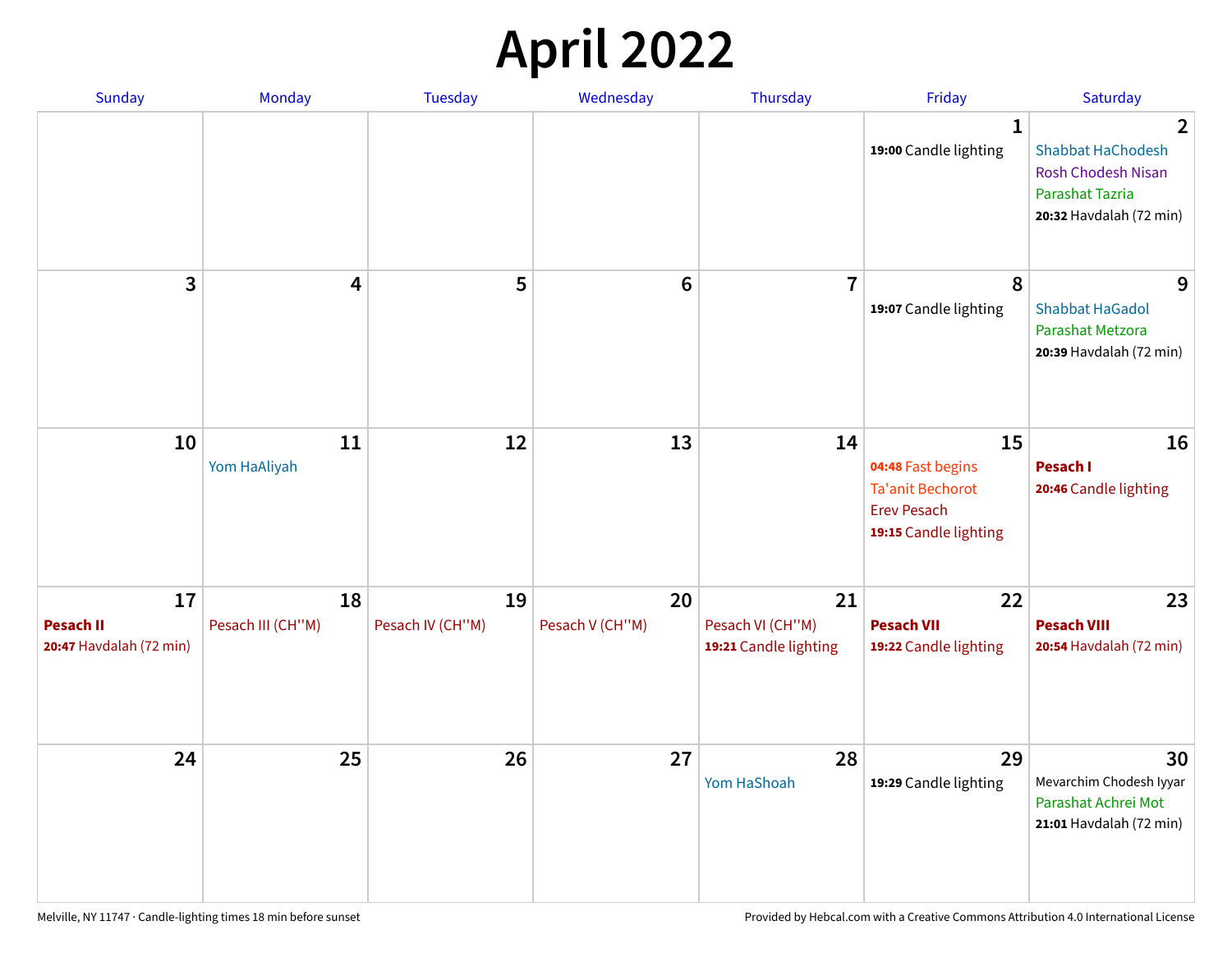### **May 2022**

| Sunday                             | Monday                               | Tuesday                         | Wednesday          | Thursday            | Friday                                   | Saturday                                                                        |
|------------------------------------|--------------------------------------|---------------------------------|--------------------|---------------------|------------------------------------------|---------------------------------------------------------------------------------|
| $\mathbf{1}$<br>Rosh Chodesh Iyyar | $\overline{2}$<br>Rosh Chodesh Iyyar | 3                               | 4<br>Yom HaZikaron | 5<br>Yom HaAtzma'ut | $6\phantom{1}6$<br>19:37 Candle lighting | $\overline{\mathbf{7}}$<br>Parashat Kedoshim<br>21:08 Havdalah (72 min)         |
| 8                                  | 9                                    | 10                              | 11                 | 12                  | 13<br>19:44 Candle lighting              | 14<br><b>Parashat Emor</b><br>21:15 Havdalah (72 min)                           |
| 15<br>Pesach Sheni                 | 16                                   | 17                              | 18                 | 19<br>Lag BaOmer    | 20<br>19:50 Candle lighting              | 21<br>Parashat Behar<br>21:22 Havdalah (72 min)                                 |
| 22                                 | 23                                   | 24                              | 25                 | 26                  | 27<br>19:57 Candle lighting              | 28<br>Mevarchim Chodesh Sivan<br>Parashat Bechukotai<br>21:28 Havdalah (72 min) |
| 29<br>Yom Yerushalayim             | 30                                   | 31<br><b>Rosh Chodesh Sivan</b> |                    |                     |                                          |                                                                                 |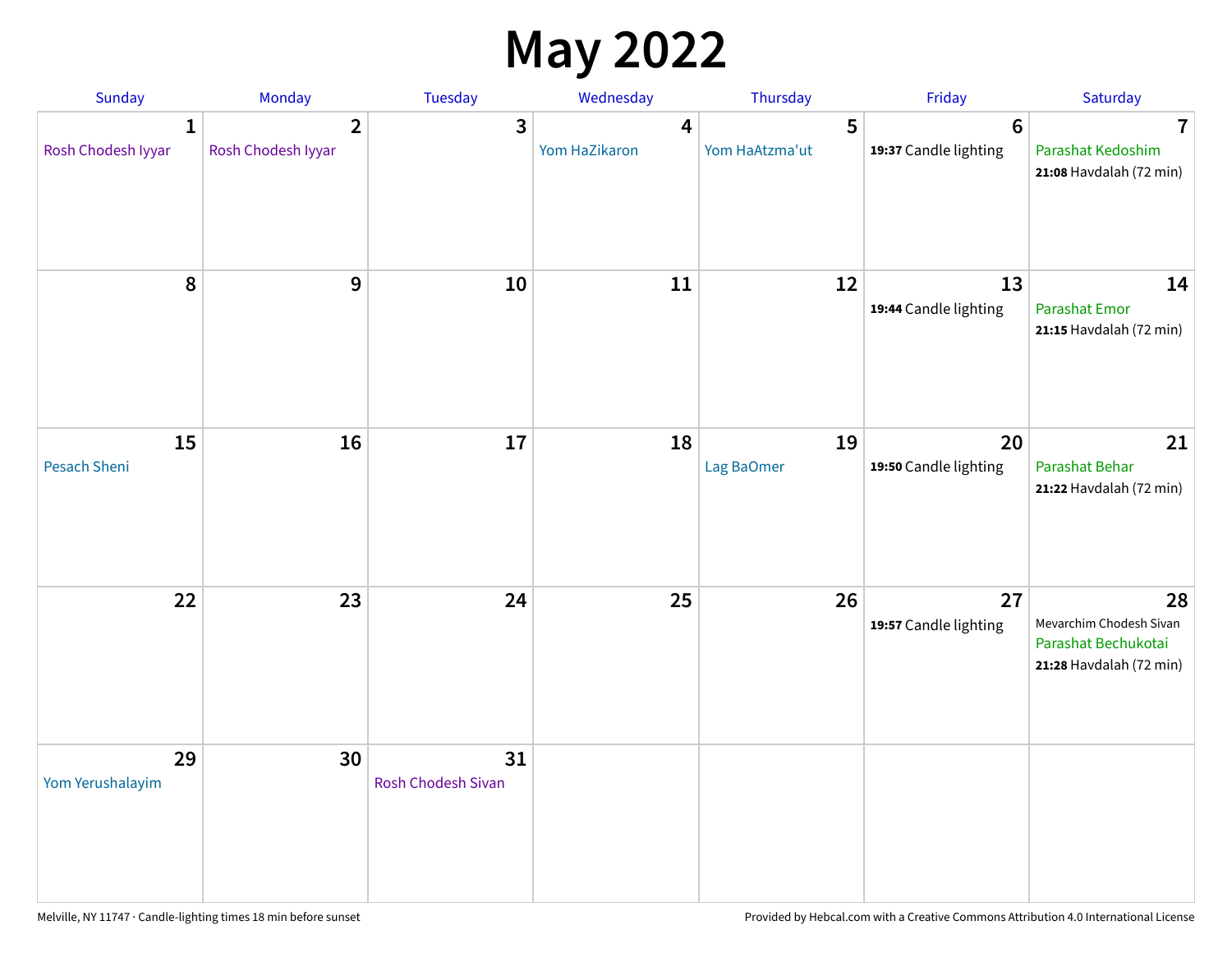#### **June 2022**

| Sunday                                         | Monday                                            | Tuesday        | Wednesday                       | Thursday                        | Friday                      | Saturday                                                                     |
|------------------------------------------------|---------------------------------------------------|----------------|---------------------------------|---------------------------------|-----------------------------|------------------------------------------------------------------------------|
|                                                |                                                   |                | 1                               | $\overline{2}$                  | 3<br>20:02 Candle lighting  | 4<br><b>Erev Shavuot</b><br>Parashat Bamidbar<br>21:33 Candle lighting       |
| 5<br><b>Shavuot I</b><br>21:34 Candle lighting | 6<br><b>Shavuot II</b><br>21:34 Havdalah (72 min) | $\overline{7}$ | 8                               | 9                               | 10<br>20:06 Candle lighting | 11<br>Parashat Nasso<br>21:37 Havdalah (72 min)                              |
| 12                                             | 13                                                | 14             | 15                              | 16                              | 17<br>20:09 Candle lighting | 18<br>Parashat Beha'alotcha<br>21:40 Havdalah (72 min)                       |
| 19                                             | 20                                                | 21             | 22                              | 23                              | 24<br>20:11 Candle lighting | 25<br>Mevarchim Chodesh Tamuz<br>Parashat Sh'lach<br>21:41 Havdalah (72 min) |
| 26                                             | 27                                                | 28             | 29<br><b>Rosh Chodesh Tamuz</b> | 30<br><b>Rosh Chodesh Tamuz</b> |                             |                                                                              |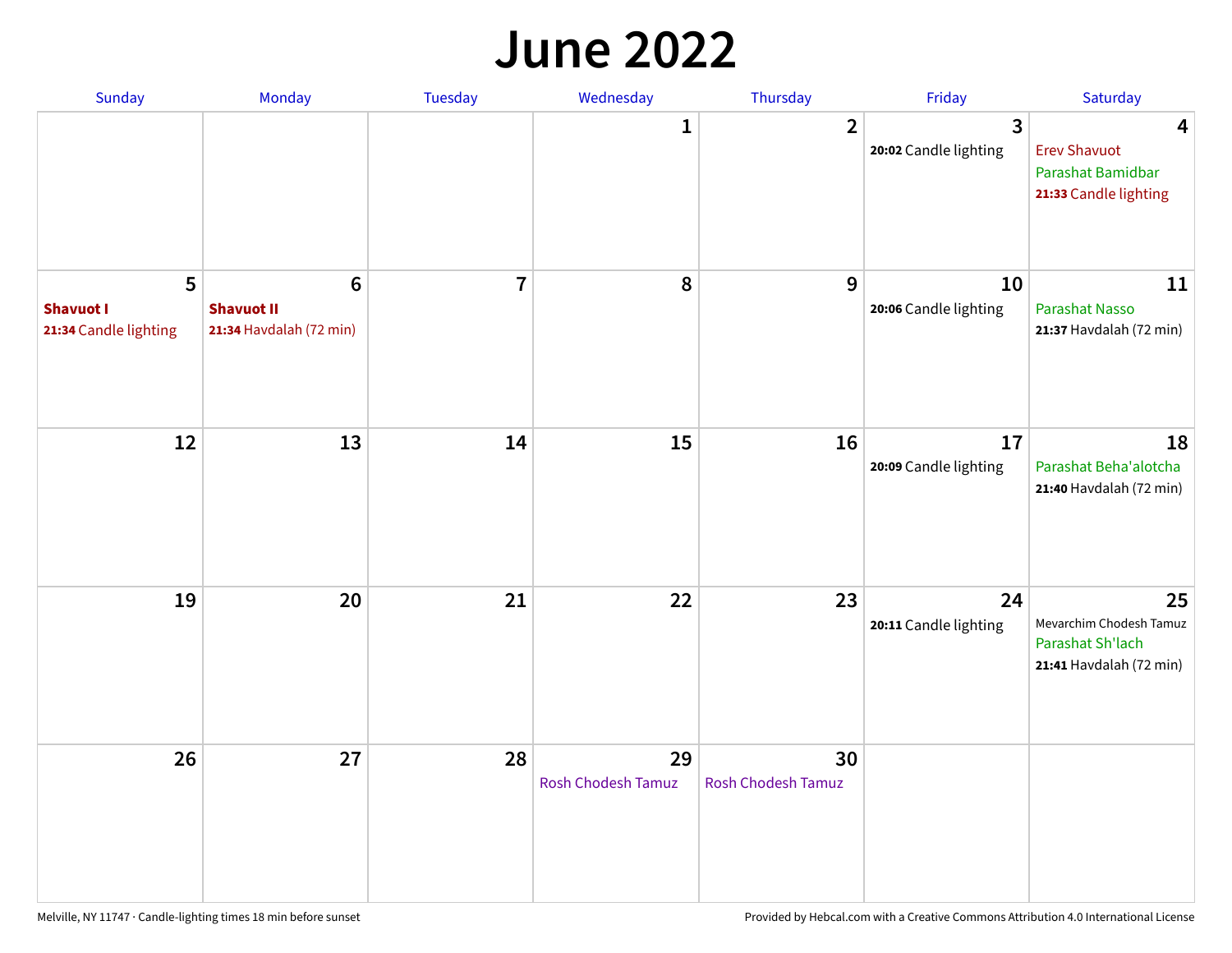## **July 2022**

| Sunday                                                           | Monday | Tuesday | Wednesday      | Thursday       | Friday                                         | Saturday                                                                         |
|------------------------------------------------------------------|--------|---------|----------------|----------------|------------------------------------------------|----------------------------------------------------------------------------------|
|                                                                  |        |         |                |                | $\mathbf{1}$<br>20:10 Candle lighting          | $\overline{2}$<br>Parashat Korach<br>21:41 Havdalah (72 min)                     |
| $\overline{3}$                                                   | 4      | 5       | $6\phantom{1}$ | $\overline{7}$ | 8<br>20:09 Candle lighting                     | 9<br>Parashat Chukat<br>21:39 Havdalah (72 min)                                  |
| 10                                                               | 11     | 12      | 13             | 14             | 15<br>20:05 Candle lighting                    | 16<br><b>Parashat Balak</b><br>21:35 Havdalah (72 min)                           |
| 17<br>03:53 Fast begins<br><b>Tzom Tammuz</b><br>21:02 Fast ends | 18     | 19      | 20             | 21             | 22<br>20:00 Candle lighting                    | 23<br>Mevarchim Chodesh Av<br><b>Parashat Pinchas</b><br>21:30 Havdalah (72 min) |
| 24                                                               | 25     | 26      | 27             | 28             | 29<br>Rosh Chodesh Av<br>19:54 Candle lighting | 30<br>Parashat Matot-Masei<br>21:23 Havdalah (72 min)                            |
| 31                                                               |        |         |                |                |                                                |                                                                                  |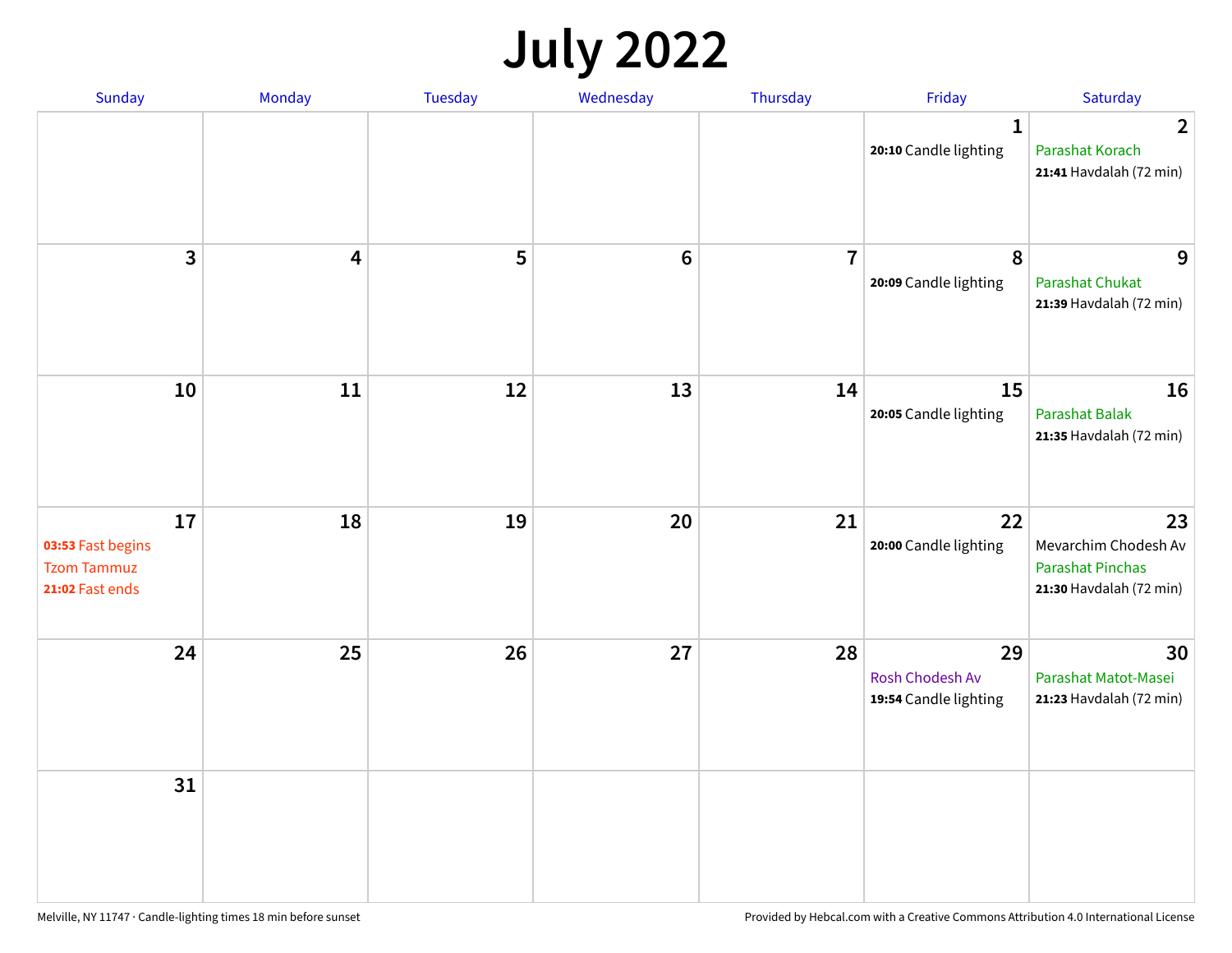## **August 2022**

| Sunday                                                      | Monday       | Tuesday                 | Wednesday | Thursday | Friday                                 | Saturday                                                                                                                         |
|-------------------------------------------------------------|--------------|-------------------------|-----------|----------|----------------------------------------|----------------------------------------------------------------------------------------------------------------------------------|
|                                                             | $\mathbf{1}$ | $\overline{\mathbf{2}}$ | 3         | 4        | 5<br>19:46 Candle lighting             | $6\phantom{1}6$<br><b>Shabbat Chazon</b><br>20:03 Fast begins<br>Erev Tish'a B'Av<br>Parashat Devarim<br>21:15 Havdalah (72 min) |
| $\overline{7}$<br>Tish'a B'Av (observed)<br>20:39 Fast ends | 8            | 9                       | 10        | 11       | 12<br>Tu B'Av<br>19:37 Candle lighting | 13<br><b>Shabbat Nachamu</b><br>Parashat Vaetchanan<br>21:06 Havdalah (72 min)                                                   |
| 14                                                          | 15           | 16                      | 17        | 18       | 19<br>19:27 Candle lighting            | 20<br>Mevarchim Chodesh Elul<br><b>Parashat Eikev</b><br>20:56 Havdalah (72 min)                                                 |
| 21                                                          | 22           | 23                      | 24        | 25       | 26<br>19:17 Candle lighting            | 27<br><b>Rosh Chodesh Elul</b><br>Parashat Re'eh<br>20:46 Havdalah (72 min)                                                      |
| 28<br>Rosh Hashana LaBehemot<br>Rosh Chodesh Elul           | 29           | 30                      | 31        |          |                                        |                                                                                                                                  |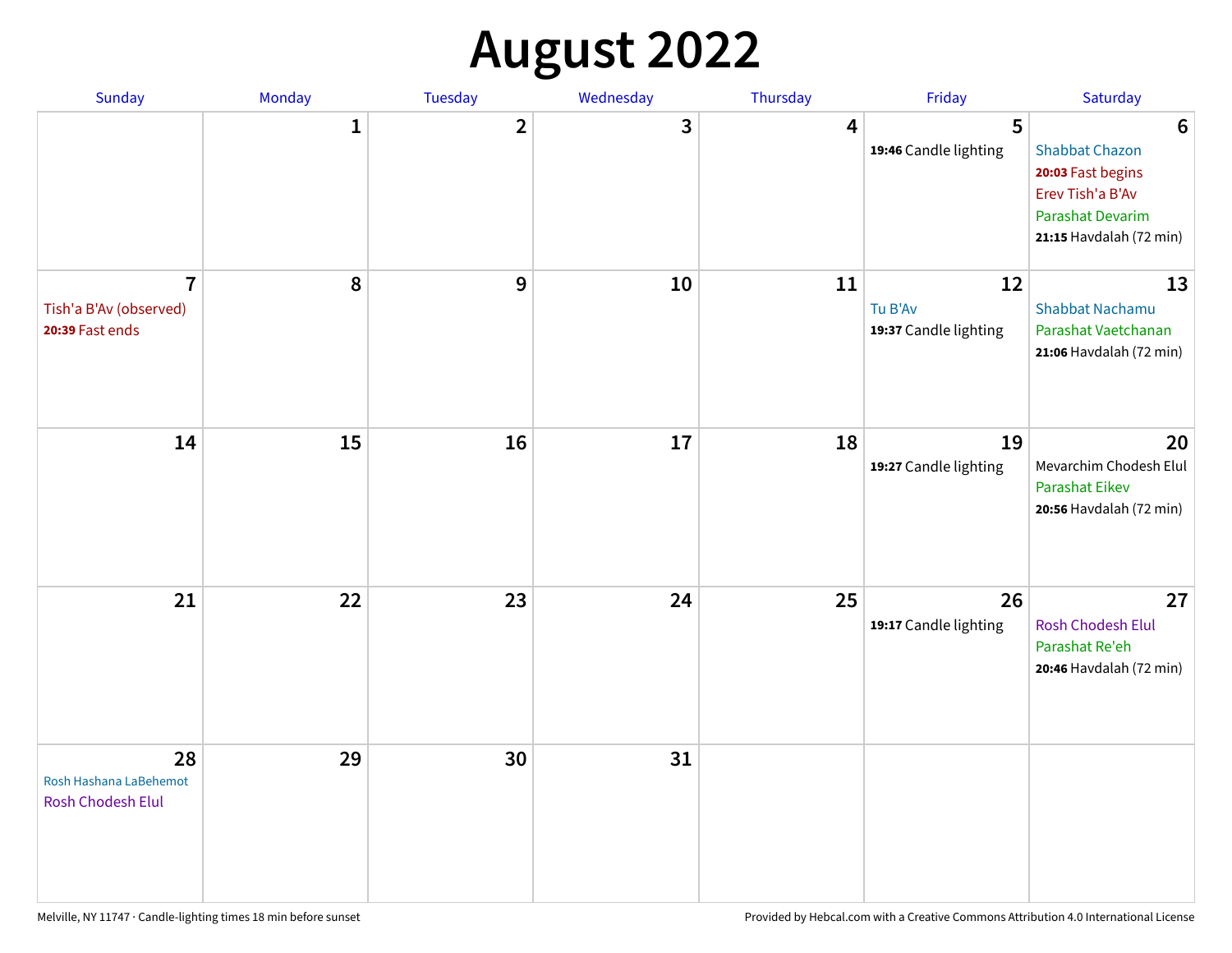## **September 2022**

| Sunday                                           | Monday                                           | Tuesday                                                 | Wednesday                                                          | Thursday | Friday                                  | Saturday                                                           |
|--------------------------------------------------|--------------------------------------------------|---------------------------------------------------------|--------------------------------------------------------------------|----------|-----------------------------------------|--------------------------------------------------------------------|
|                                                  |                                                  |                                                         |                                                                    | 1        | $\overline{2}$<br>19:06 Candle lighting | 3<br><b>Parashat Shoftim</b><br>20:35 Havdalah (72 min)            |
| 4                                                | 5                                                | $6\phantom{1}6$                                         | $\overline{7}$                                                     | 8        | 9<br>18:54 Candle lighting              | 10<br>Parashat Ki Teitzei<br>20:23 Havdalah (72 min)               |
| 11                                               | 12                                               | 13                                                      | 14                                                                 | 15       | 16<br>18:42 Candle lighting             | 17<br>Leil Selichot<br>Parashat Ki Tavo<br>20:11 Havdalah (72 min) |
| 18                                               | 19                                               | 20                                                      | 21                                                                 | 22       | 23<br>18:31 Candle lighting             | 24<br>Parashat Nitzavim<br>19:59 Havdalah (72 min)                 |
| 25<br>Erev Rosh Hashana<br>18:27 Candle lighting | 26<br>Rosh Hashana 5783<br>19:56 Candle lighting | 27<br><b>Rosh Hashana II</b><br>19:54 Havdalah (72 min) | 28<br>05:26 Fast begins<br><b>Tzom Gedaliah</b><br>19:14 Fast ends | 29       | 30<br>18:19 Candle lighting             |                                                                    |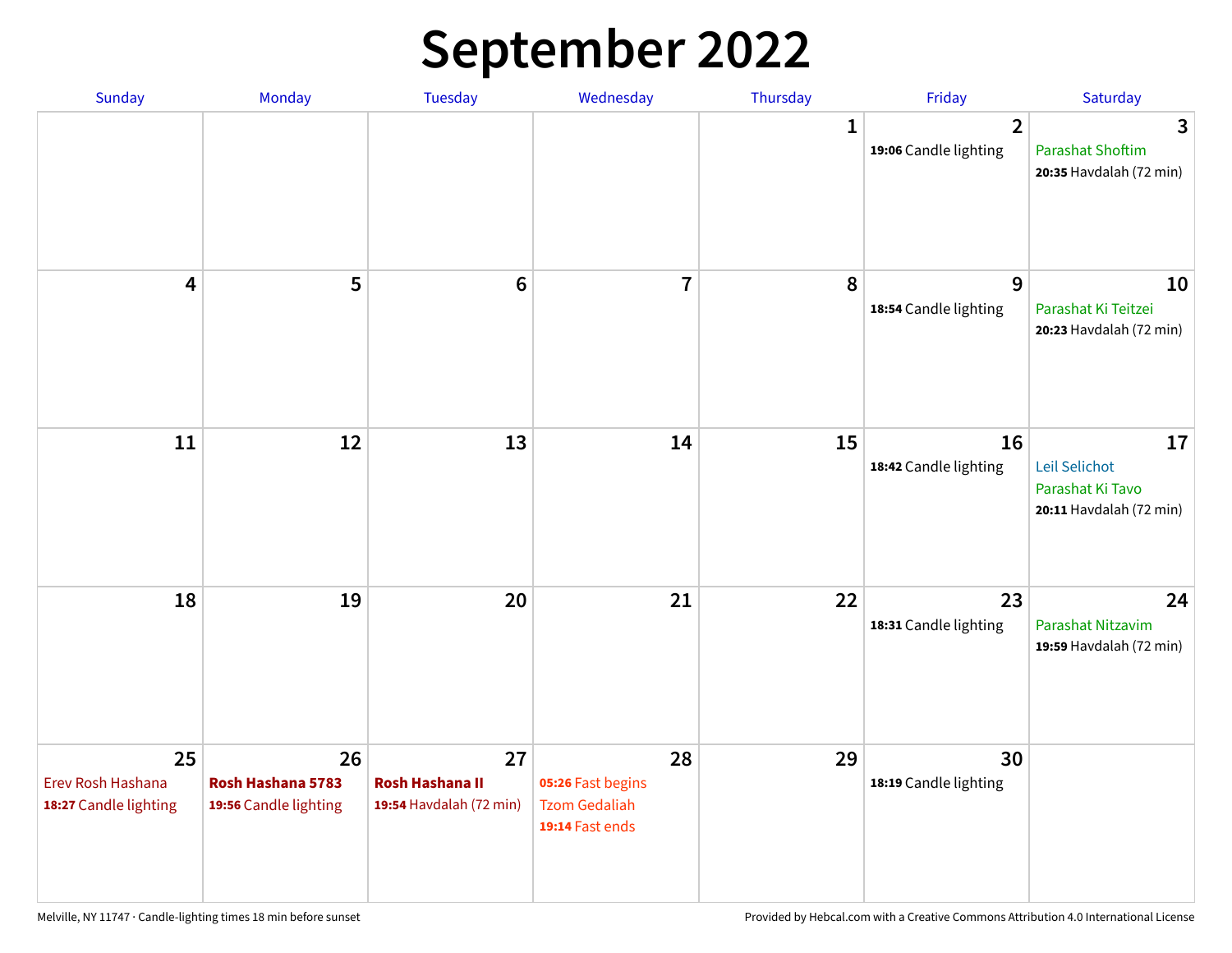## **October 2022**

| <b>Sunday</b>                                            | <b>Monday</b>                                        | <b>Tuesday</b>                                        | Wednesday                                         | Thursday               | Friday                                         | Saturday                                                                         |
|----------------------------------------------------------|------------------------------------------------------|-------------------------------------------------------|---------------------------------------------------|------------------------|------------------------------------------------|----------------------------------------------------------------------------------|
|                                                          |                                                      |                                                       |                                                   |                        |                                                | 1<br><b>Shabbat Shuva</b><br>Parashat Vayeilech<br>19:48 Havdalah (72 min)       |
| $\overline{2}$                                           | $\overline{\mathbf{3}}$                              | 4<br><b>Erev Yom Kippur</b><br>18:12 Candle lighting  | 5<br><b>Yom Kippur</b><br>19:41 Havdalah (72 min) | $6\phantom{1}6$        | $\overline{7}$<br>18:07 Candle lighting        | 8<br>Parashat Ha'Azinu<br>19:36 Havdalah (72 min)                                |
| 9<br><b>Erev Sukkot</b><br>18:04 Candle lighting         | 10<br><b>Sukkot I</b><br>19:33 Candle lighting       | 11<br><b>Sukkot II</b><br>19:31 Havdalah (72 min)     | 12<br>Sukkot III (CH"M)                           | 13<br>Sukkot IV (CH"M) | 14<br>Sukkot V (CH"M)<br>17:56 Candle lighting | 15<br>Sukkot VI (CH"M)<br>19:25 Havdalah (72 min)                                |
| 16<br>Sukkot VII (Hoshana Raba)<br>17:53 Candle lighting | 17<br><b>Shmini Atzeret</b><br>19:22 Candle lighting | 18<br><b>Simchat Torah</b><br>19:21 Havdalah (72 min) | 19                                                | 20                     | 21<br>17:46 Candle lighting                    | 22<br>Mevarchim Chodesh Cheshvan<br>Parashat Bereshit<br>19:15 Havdalah (72 min) |
| 23                                                       | 24                                                   | 25<br>Rosh Chodesh Cheshvan                           | 26<br>Rosh Chodesh Cheshvan                       | 27                     | 28<br>17:36 Candle lighting                    | 29<br><b>Parashat Noach</b><br>19:05 Havdalah (72 min)                           |
| 30                                                       | 31                                                   |                                                       |                                                   |                        |                                                |                                                                                  |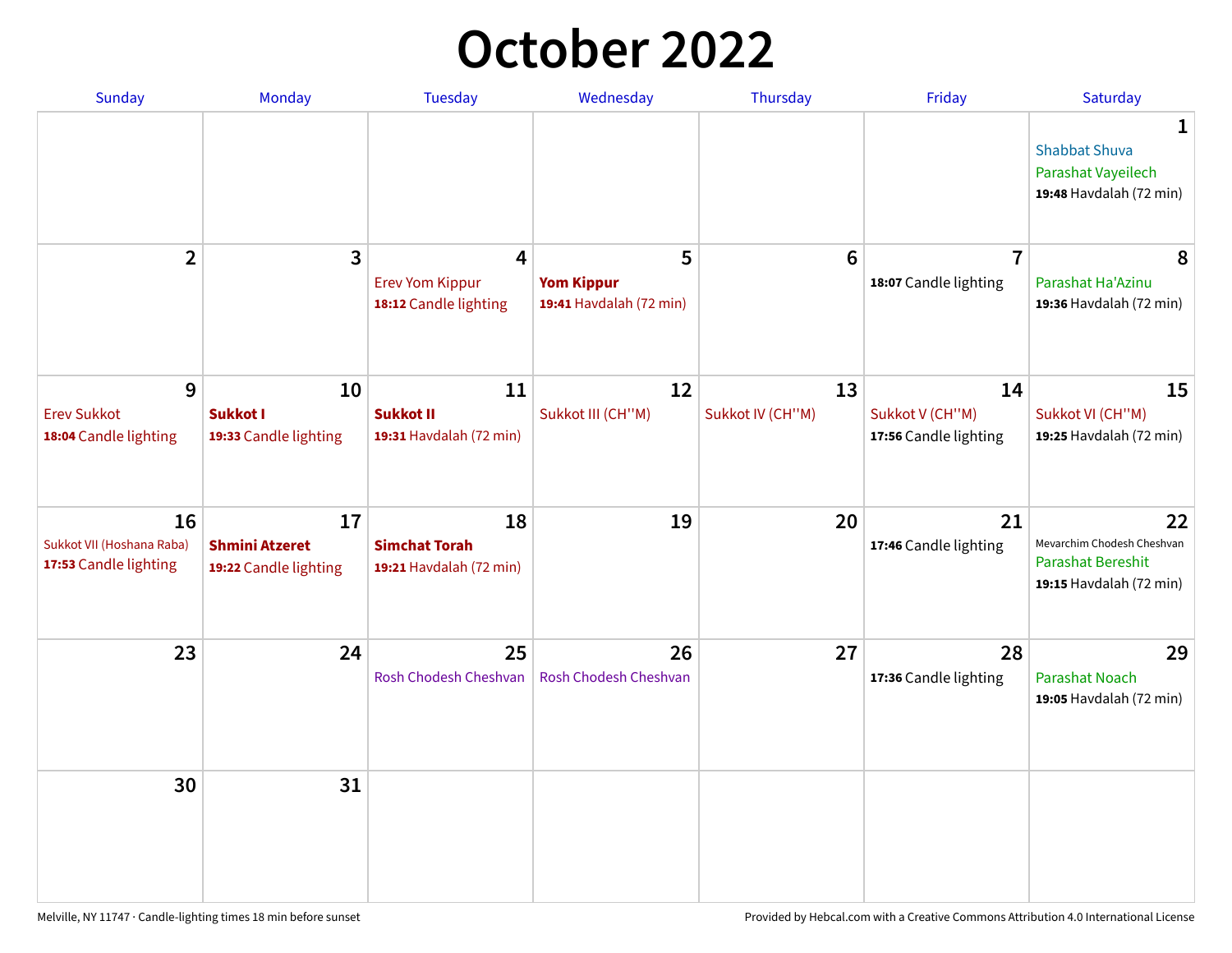#### **November 2022**

| Sunday         | Monday         | Tuesday                             | Wednesday      | Thursday                  | Friday                                             | Saturday                                                                          |
|----------------|----------------|-------------------------------------|----------------|---------------------------|----------------------------------------------------|-----------------------------------------------------------------------------------|
|                |                | 1<br>Yom HaAliyah School Observance | $\overline{2}$ | $\mathbf{3}$              | 4<br>17:28 Candle lighting                         | 5<br>Parashat Lech-Lecha<br>18:57 Havdalah (72 min)                               |
| $6\phantom{1}$ | $\overline{7}$ | 8                                   | 9              | 10                        | 11<br>16:20 Candle lighting                        | 12<br>Parashat Vayera<br>17:50 Havdalah (72 min)                                  |
| 13             | 14             | 15                                  | 16             | 17                        | 18<br>16:15 Candle lighting                        | 19<br>Mevarchim Chodesh Kislev<br>Parashat Chayei Sara<br>17:44 Havdalah (72 min) |
| 20             | 21             | 22                                  | 23<br>Sigd     | 24<br>Rosh Chodesh Kislev | 25<br>Rosh Chodesh Kislev<br>16:10 Candle lighting | 26<br><b>Parashat Toldot</b><br>17:40 Havdalah (72 min)                           |
| 27             | 28             | 29                                  | 30             |                           |                                                    |                                                                                   |